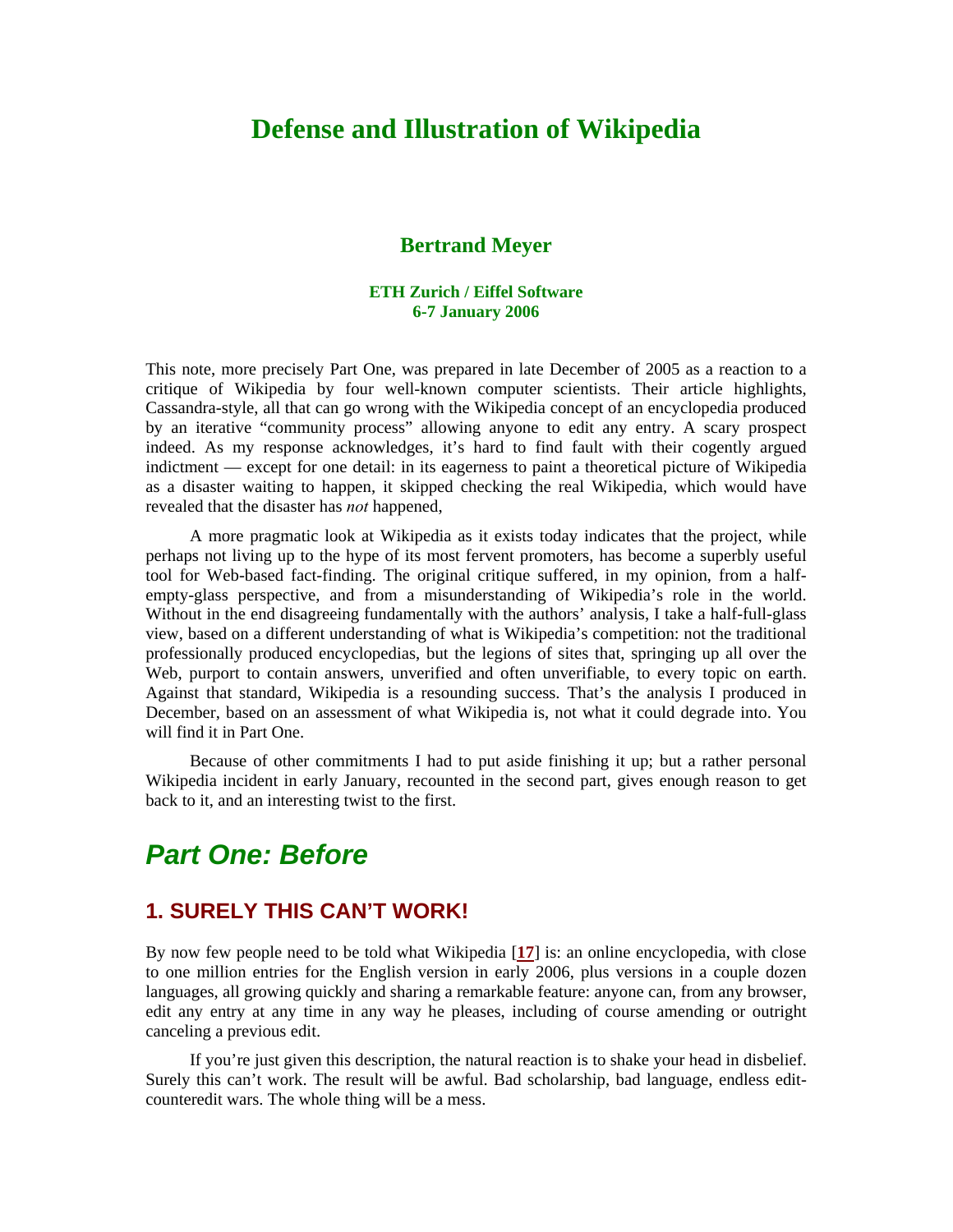That's the view I have heard from several distinguished computer scientists, and the one argued by Denning, Horning, Parnas and Weinstein in a reasoned but strongly critical comment on Wikipedia published in the venerable *Communications of the ACM* [**[1](#page-9-1)**]. DHPW (I'll call them that way from their initials) cite a number of dangers, from contributors' possibly dark motives to lack of guarantee of accuracy, which can "*pollute enough information to undermine trust in the work as a whole*".

If we were five years ago, just before Wikipedia started [**[17](#page-9-0)**], and you presented me with the concept, I would have agreed. The 15-year experience of Usenet, this free-wheeling global discussion forum where the postings of cranks have exactly the same value as those of Nobel prizes, and cranks always win in the end because they have the time to continue posting, would have been enough to convince me that "community-based processes" can't succeed on a large scale. Surely, as "DHPW" argue, the Wikipedia process can only mean impending doom.

They may be right; but if after five years doom is still impending it's at least suspended.

Wikipedia, defying all the smart forecasts, has become a key tool for hordes of Web users, and there is no sign that it leads to a decline in the quality of Web information — rather, as we will see, to the reverse.

The most striking feature of the DHPW criticism — striking in particular because the article warns of the risk that Wikipedia contributors will "*supply speculations*" in lieu of facts — is that it is hypothetical. It doesn't directly present any example, such as a wrong Wikipedia entry, of the risks it cites. (The only concrete reference to a specific Wikipedia article is to an entry about one of the authors, which he complains he can edit himself. Shouldn't he instead be glad that he can correct misstatements?)

# **2. SUMMONING THE EVIDENCE**

General principles and *in abstracto* warnings are good, but it doesn't hurt to look at the evidence. To anyone who uses the Web routinely for writing, fact-finding, research and other intellectual pursuits, as I have done for a decade now, the evidence is overwhelming: Wikipedia is, ever more often, the appropriate source of information. I could cite dozens of examples, but let me take just one. A few weeks ago I wanted to get up to date on a concept I had never studied formally: Levenshtein distance, also called edit distance. It's a beautiful algorithm to find the "distance" between two strings, defined as the minimum numbers of operations — add an item, remove an item, or substitute an item — that will turn one into the other. I first fetched from my shelves the Song of Songs of algorithms, Knuth's treatise [**[8](#page-9-2)**]. Tough luck, Levenshtein is not there, and the author confirmed to me later that it will be in volume 4, but alas volume 4, now appearing in fascicles, hasn't reached Levenshtein yet. So I turned to the Web where I found several presentations of the algorithm, one of them the Wikipedia entry. It was better than the others: clear, precise, and including a loop invariant, which is unfortunately not the norm for algorithm presentations even in otherwise good textbooks. I was so taken in that I decided to add the material to my Introduction to Programming class.

I also noted that the loop invariant wasn't strong enough, and started a short correspondence with the entry's author, Derrick Coetzee. He mentioned that he was not sure his discussion proved minimality; indeed it doesn't, so I looked at a possible minimality proof. We haven't updated the entry yet — so little time... — but will. In the face of such an experience, repeated almost daily, the theoretical admonitions of DHPW sound somewhat academic.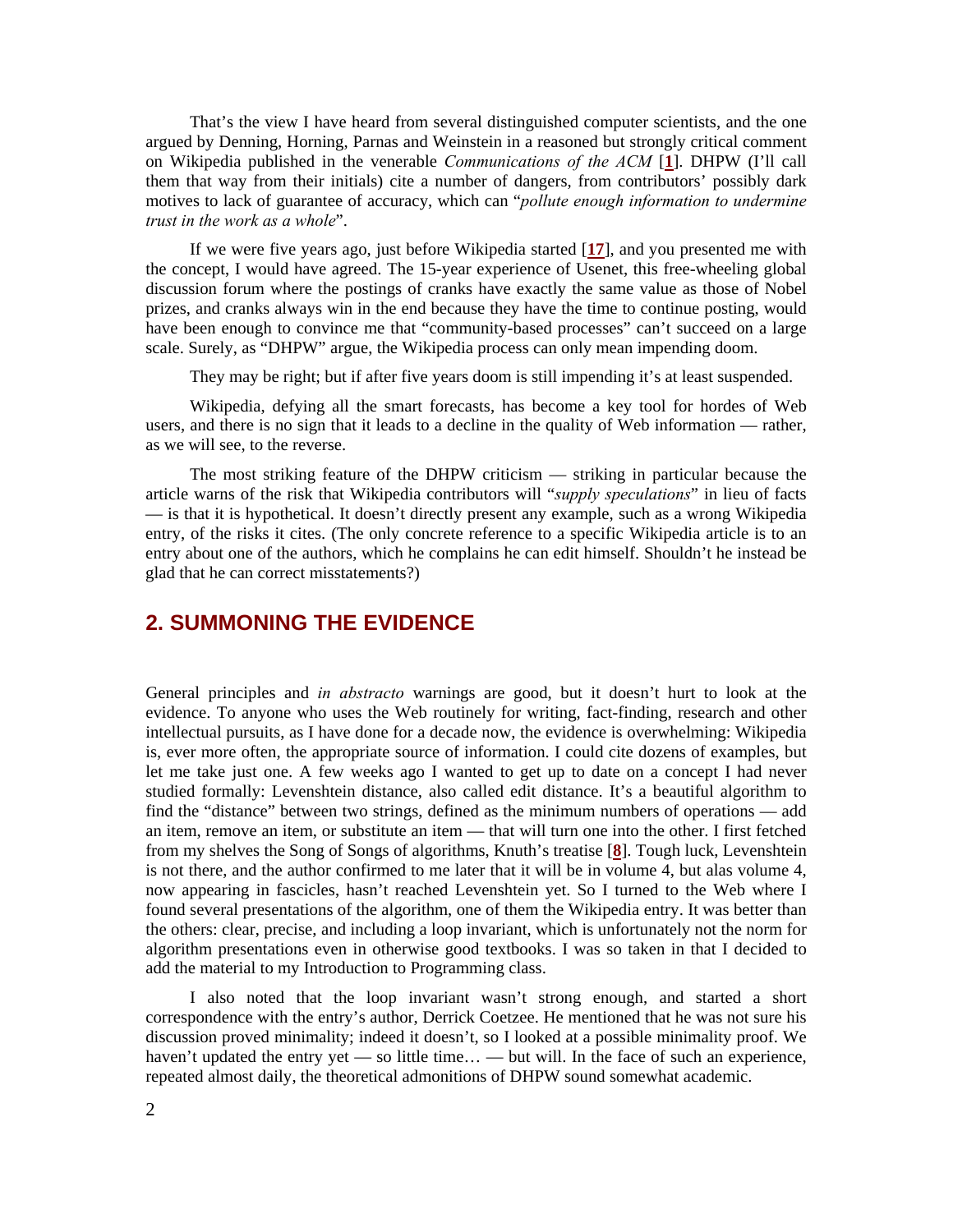### **3. A TALE OF THREE PRESIDENTS (VICE AND FULL)**

Does the evidence of Wikipedia's usefulness mean DHPW are wrong? No. In fact the six dangers they point out — Accuracy, Motives, Uncertain Expertise, Volatility, Coverage, Sources — are undeniable, and one could most likely find specific Wikipedia entries to illustrate every one of them.

In fact, while the article itself, as noted, includes no examples, it cites two references that do. One of them [**[9](#page-9-3)**] is particularly interesting. Written by Robert McHenry, former editor-inchief of *Encyclopedia Britannica*, and titled "*The Faith-Based Encyclopedia*", it delivers a much more scathing critique of Wikipedia than DHPW. Dissecting the entry on Alexander Hamilton, McHenry points out among other deficiencies the absence of any mention of the uncertainty about Hamilton's birth date  $-1755$  or  $1757 -$  and observes further that values given for his age at various times are sometimes computed from one date and sometimes from the other. He dismisses the entry overall as a paper that "*might be expected of a high school student, and at that* […] *a C paper at best*" (probably a reference to the grade rather than to the programming language). He also notes, by looking at the version history, that the original Hamilton entry was tighter and more cogent, but that through successive revisions "*the* [entry] *has, in fact, been edited into mediocrity*", undermining an article of the Wikipedia "*faith*": that through a community-based process articles will asymptotically converge to perfection.

This is useful and well-substantiated criticism. But because it is based on concrete evidence and not abstract generalities it lends itself to objective examination. Checking the Hamilton entry a year and two months after Mr. McHenry, I notice that — at least to someone who knows little about the topic  $\frac{d}{dx}$  it looks far better than how he described it then. No doubt this was due in part to his article; in fact the version history shows that his most salient points, like the 1755/1757 mess, were corrected on 15 November 2004 — the *same day* his article appeared on the Web! You could argue that it's a special case because the article was widely publicized, but I prefer to look at the positive aspects (the half-full view):

- First, imagine the time it would have taken, to correct such a deficiency, even a widely publicized one, in a traditional, refereed encyclopedia — and the impossibility of removing erroneous copies in circulation. No one, by the way, should assert such errors can't occur there. Shortly after the incident reported in Part Two, Hartmut Scheible from the University of Frankfurt wrote to me and to the *Spiegel* that editions of Microsoft's *Encarta*, German version, have for years carried an entry about the German writer Ernst Jünger, stating that Jünger was visited on his 100<sup>th</sup> birthday in 1995 by the German Chancellor Helmut Kohl and "*the Israeli President Chaim Herzog*". Well, Israel did have a president of that name, but — as you can check on the Web! — his term ended in 1993, and the suggestion that he would have traveled to Germany just to meet Jünger raises eyebrows (Jünger was stationed in Paris during the war, where he was a staple of the city's intellectual life and behaved a bit better than most of his fellow officers, but that's hardly the kind of pedigree that endear ones to an Israeli president). On the other hand, *Germany* had a president named *Roman* Herzog, from 1994 to 1999. That's a much more plausible visitor. So much for the impeccable accuracy of professionally refereed publications.
- Coming back to Hamilton in Wikipedia, the page's history shows constant and extensive improvements since the time of McHenry's criticism. This is consistent with the experience of many other pages, there for anyone to see.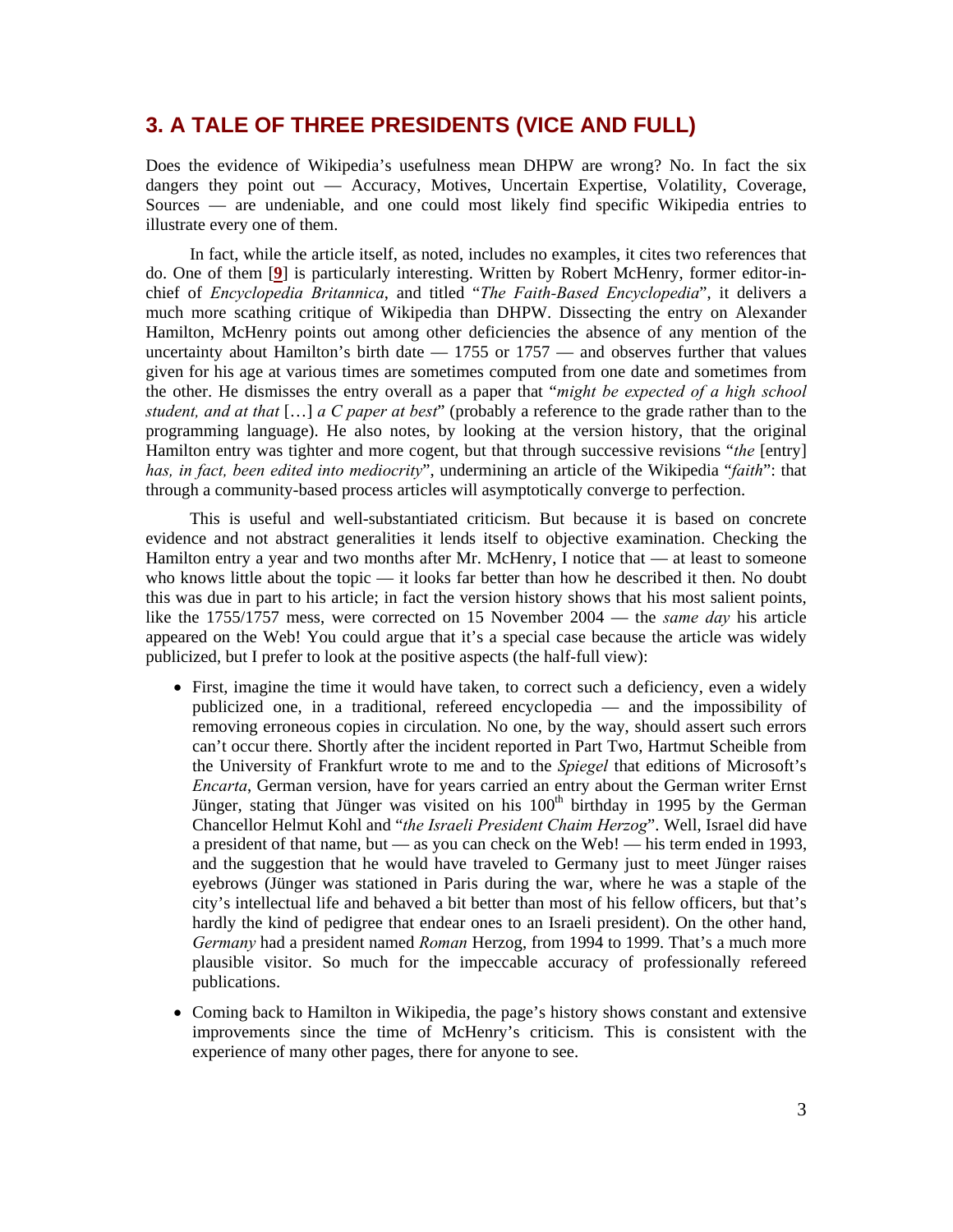I have also, on the other hand, seen more than a few Wikipedia entries of mediocre or bad quality. That's, I think, the main difference with traditional encyclopedias. The best Wikipedia entries and even the merely good ones are at the professional level, or quickly reaching it. The bad ones can be far below the professional standard. C student papers, or D minus.

# **4. THE TRUE POINT OF COMPARISON**

The last observation highlights what I believe is a misunderstanding by the DHPW paper and other criticism such as McHenry's. They are not entirely to blame, since the misunderstanding is fueled by the Wikipedia community's own over-representation of their goals and achievements, including lofty pronouncements cited by McHenry: Wikipedia is intended to become "*the largest encyclopedia in history, both in terms of breadth and depth and also to become a reliable resource*" (McHenry takes delight in this "*and also*"); the process implies that "*incomplete or poorly written first drafts of articles can evolve into polished, presentable masterpieces through the process of collaborative editing*" (the kind of statement that McHenry dismisses, not entirely without ground, as "*faith-based*"). But a comparison to professional encyclopedias or other refereed publications is, in my view, the wrong one.

I don't think it is offensive to Mr. Coetzee to conjecture that Knuth's treatment of the Levenshtein distance algorithm, when it appears, will be far superior to the Wikipedia entry. If — perhaps because a good Wikipedia entry caught my fancy — I get excited about Alexander Hamilton, I will consult the Encyclopedia Britannica or, more likely, I'll buy a book by an established author.<sup>[1](#page-3-0)</sup>

On the other hand, if I want to check who was president of Germany in 1995, I can save a trip to the library or the bookstore, and chances are Wikipedia will help me (it did).

When I choose to go to Wikipedia, the competition is not certified, refereed sources, which I will use in other circumstances. The competition is *non-Wikipedia Web pages*.

Millions of people, like me, use the Web for fact-finding and fact-checking. Prior to Wikipedia, and ever since 1993 or so, the Web has become a primary source for finding out answers to simple but specific questions. What 8-bit extended ASCII character has the same code that Unicode uses for the "British pound" sign? If I didn't have Wikipedia, I wouldn't buy a book. I would go to the Web, and I would find some answer. But how good an answer? With Wikipedia the quality is overall much better, precisely thanks to the community-based process that the Wikipedia critics deride. $2$ 

 $\overline{a}$ 

<span id="page-3-0"></span><sup>&</sup>lt;sup>1</sup> If you realize that the title of the present article is a nod to a famous book but can't quite place it, a Google search will, at the time of writing, find it for you — in the *Britannica*: see [**5**]. Wikipedia just doesn't measure up for that particular example. (Late January 2006 comment: not true any more, obviously as a result of corrections triggered by the present article, which itself now comes up in the first few answers to the query.)

<span id="page-3-1"></span><sup>&</sup>lt;sup>2</sup> Another problem with Web entries is stability. Before publishing a book [11] that extensively relied on references from the Web, I wrote to the author of every referenced page to ask for some commitment that it would stay up for a reasonable period. This is tedious, and not a guarantee anyway. One particular page raised a tricky issue: when they received my query, the authors decided they wanted to keep the page private, and removed it from the Web. I could neither unlearn what I had learned from it, nor cite it (I ended up using the information as little as I could). With Wikipedia, there's at least some hope that the entries will persist.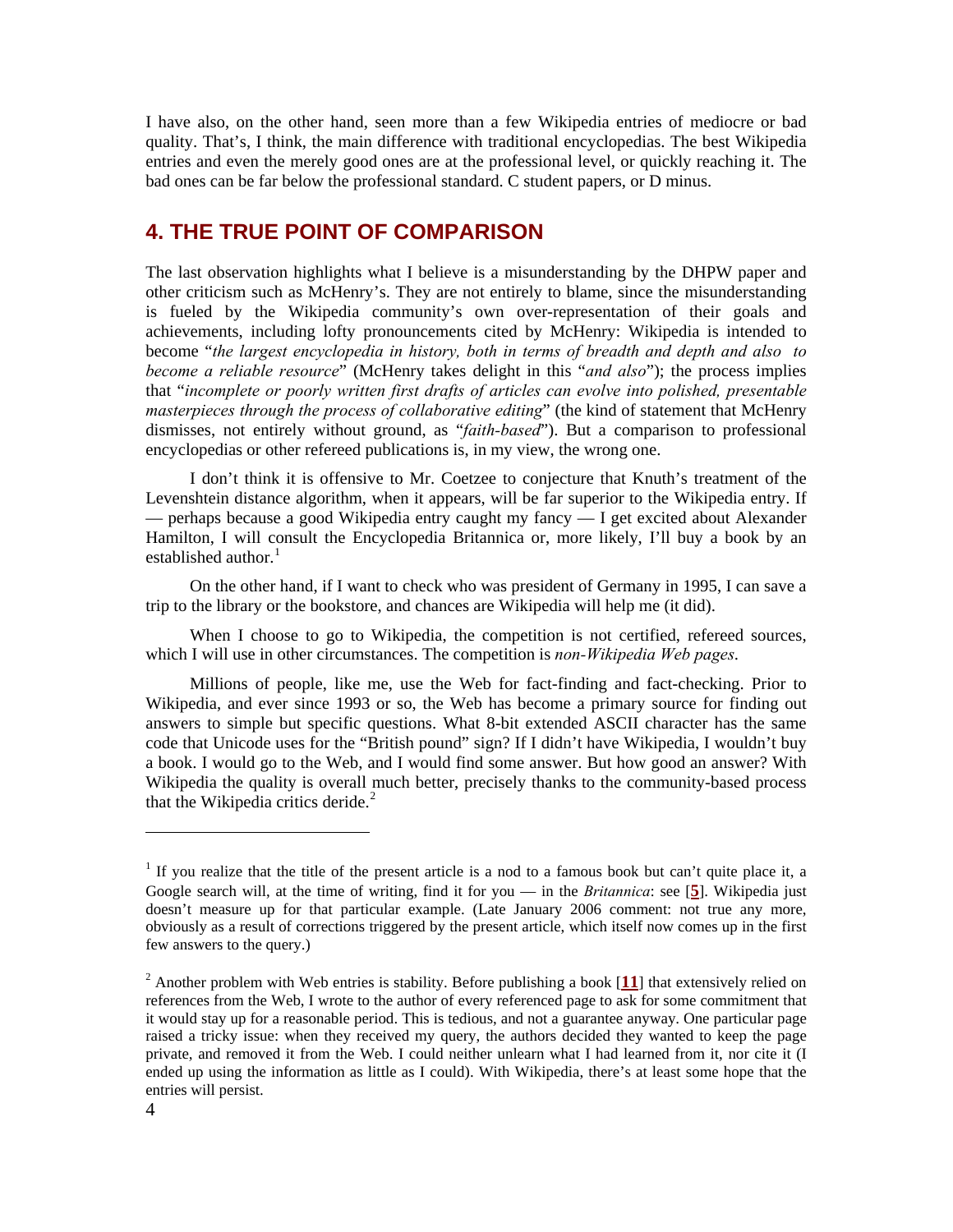## **5. DUBITO, ERGO SUM**

In using Wikipedia, like other Web pages and indeed any source, the key rule — which, to my surprise, the critics don't seem to emphasize — is never to forget the usual principles of objective enquiry: since when are we supposed to trust everything that we read, printed, electronic or otherwise?

A critical approach to the source documents is one of the first things that we teach, or should teach, to our students. As anyone who has spent more than 15 minutes browsing the Web knows, the general credibility level of what you find there is far lower than in most of the other sources of information one can access, with only three attested exceptions (horoscopes, US talk radio, and White House communiqués).

If you are looking for information and really need it to be accurate — you usually  $\text{do}!$  you must, on the Web, have your defenses up all the time. For example:

- Try several Web pages
- Check whether they corroborate each other or not.
- If they do, check that they don't just parrot some common original source, as is often the case, but were derived truly independently.

I always pay attention to the overall quality of a page: numerous spelling mistakes, psychedelic colors, popups that spring from all over are as many reasons to decrease my confidence level. To check the dates of German and Israeli presidential terms after Prof. Scheible's message, I didn't just read the corresponding Wikipedia entries but went to a few other places as well. I have learned to associate a likelihood rating with Web results. For example I have little doubt that I got the right dates for the presidential terms of the two Herzogs; on the other hand, while I am perhaps 99.8% certain that the visit to Jünger was by Roman and not by Chaim, at the time of writing I would check a really authoritative source (after all, politicians will sometimes do strange things) before betting a large sum on Encarta being wrong.

If you take that skeptical view —the basis of any rational endeavor — what becomes most striking about Wikipedia is not DHPW's list of undeniable risks; it's not that Wikipedia is sometimes wrong or inept; it's that Wikipedia is so often right, competent and useful.

Critics like to point out the entries that cause repeated edit wars, usually affecting pages on hot political or religious topics. They are a real problem, and the Wikipedia community will have to find solutions for these — it's trying to — but they don't affect the fundamental picture, at least for professional use. Who would seriously go to a Web site for definitive answers about such issues?

Anyone who succumbs to outright manipulation of Wikipedia entries by activists on these topics would probably have fallen prey, sooner or later, to some other manipulation. I have not yet seen, on the other hand, a protracted edit war on Levenshtein distance or 8-bit extended ASCII. I did see extensive, reasoned arguments in the discussion pages of entries for advanced technical topics such as "abstract interpretation" (a program verification technique), where some people criticized edits listing a particular vendor of related software tools, and others justified these edits as relevant. It's interesting to see how contributors who are tactless, a little less than fully honest or simply a bit over-enthusiastic get civilized by others over time. As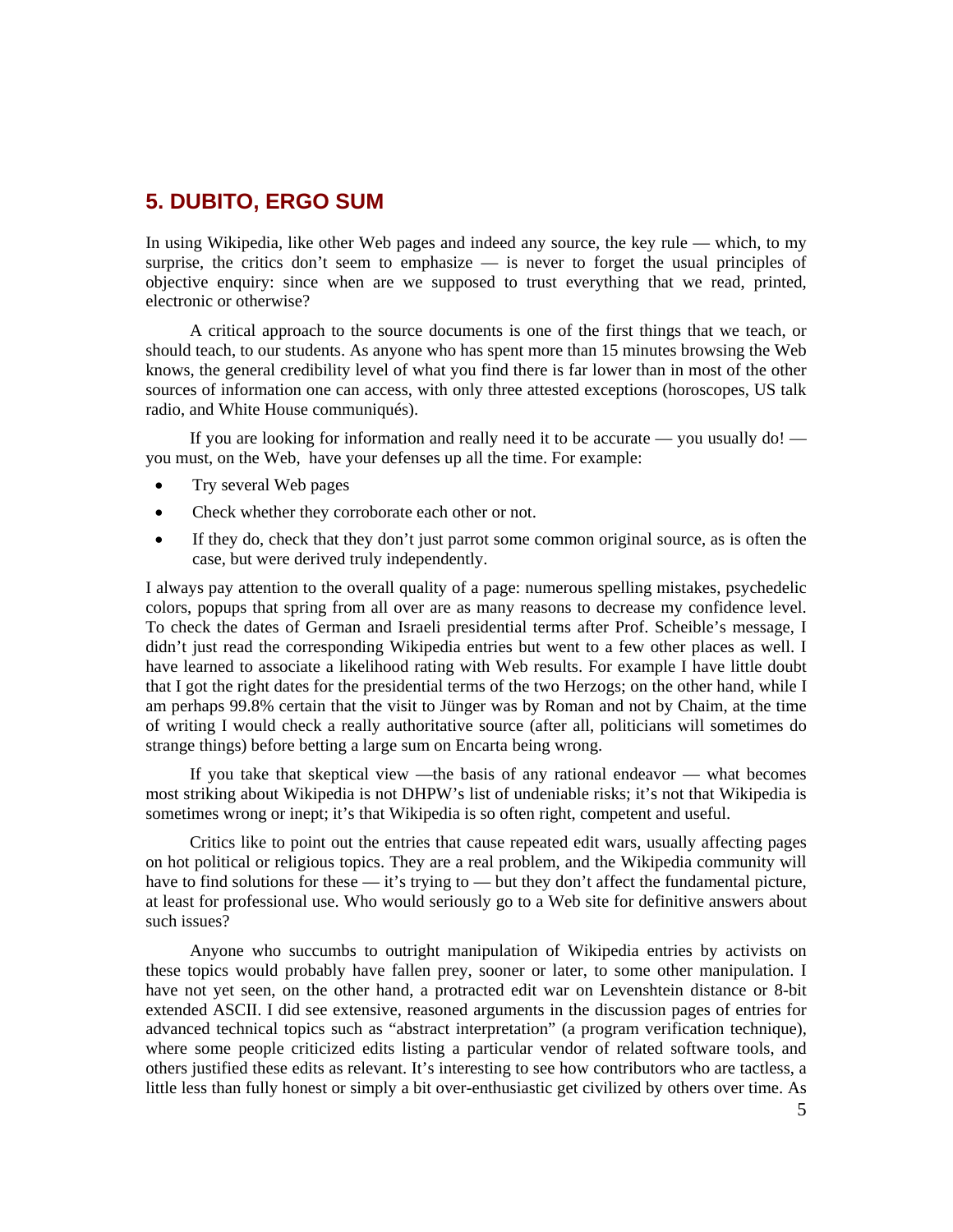to the real crooks, they can hide behind an IP address, but only so long. You are not as anonymous as you think, at least not forever.

#### **6. THEORETICAL ADVANTAGES**

Even if we rise above the evidence and limit ourselves to the abstract, hypothetical level of the DHPW article, we'll find some advantages of Wikipedia over traditional encyclopedias. Three come readily to mind.

The first is breadth: what encyclopedia in print or CD has entries on (to take one example among countless ones, from the English Wikipedia) "20 Minuten", the free tabloid-style available every morning in Zurich trams and trains?

The second is internationalism. I remember being shocked, one of the first times I used a US dictionary, to see Picasso listed as a "Spanish painter" and Einstein as an "American physicist". Surely the criterion, whatever it is — country of birth, of major achievements, of citizenship — should be the same in both cases. Such instances of chauvinism would quickly be corrected in a medium that by nature has a broad international cadre of contributors.

The universal editability that puts off critics has many positive aspects too. Being the kind of person who notices typos (alas, in other people's publications more effectively than in mine), I like to correct them. When I see a small error in an otherwise well-written entry — and am absolutely sure that it's an error — I often take the time to fix it. I like the feeling of doing one's own bit, ever so tiny, in the endless global fight to minimize entropy. I can mark an error in a book, but only in one copy (I confess I have done it on library books, which even with a pencil may be bad citizenship); I cannot fix a typo on an ordinary Web page.

Even the editability of a page that talks about you, which so scares DHPW, is often preferable to alternatives. If a newspaper publishes something wrong on you — and, to put it politely, not all journalists always get all details right — don't you wish you could change it? You can't. On the other hand, I noticed a few months ago that, like one of the DHPW authors, I have an entry [**[15](#page-9-4)**] in the English Wikipedia. I was amused and flattered, especially since I have no idea of the authors. I noticed an obsolete piece of information (the mention of a position which I no longer hold, formerly listed on my Web page). I was tempted to correct the text, but thought it tacky to edit one's own entry, so I let it go and never mentioned it to anyone. A few months later, I checked the page again out of curiosity, and sure enough the information had been removed.

### **7. WIKIPEDIA AND ITS ROLE**

Nothing above proves DHPW and the other critics wrong. They have a point. The very success of Wikipedia raises the public's expectations. In spite of all warnings, people *will* attach value to what they find there. The risks are real, and the people driving Wikipedia would be well inspired to address them.

I believe in particular that the development of a rating system for both authors and entries is inevitable. Authors should have the ability to demonstrate their skills through successive achievements, as in some open-source projects. Perhaps even more importantly, there should be a way to certify an entry as it existed on a certain date, the rated snapshot being preserved on the entry's page and non editable. Some kind of refereeing process should also appear.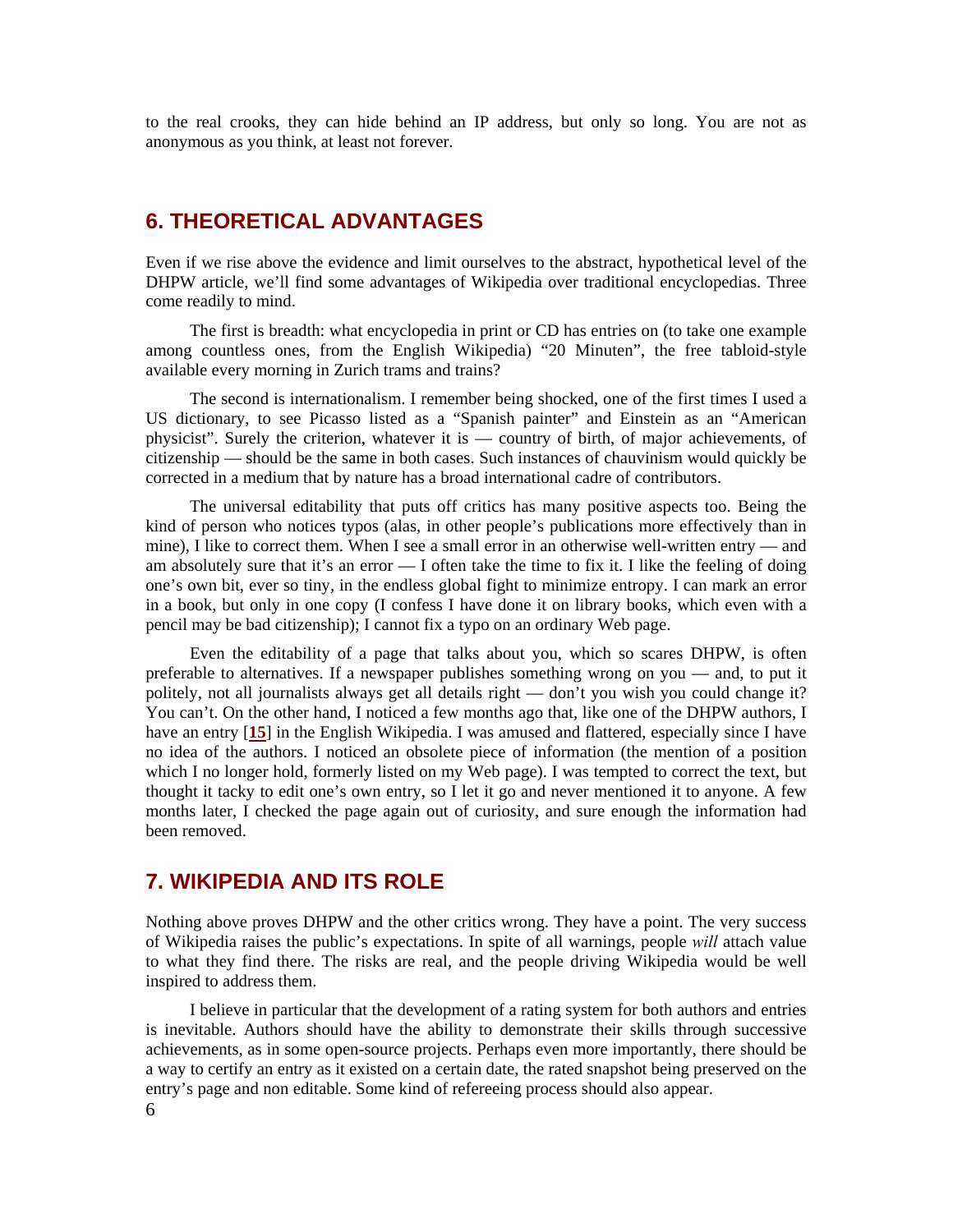All this, I think, will happen. But even before then it would be a blatant mistake to deny the great role that Wikipedia entries play, as a better kind of informational Web pages, to help us day to day in the search for truthful information.

If you look at Wikipedia today, that's what it is, and in that role it is tremendously successful.

Will it go further? The Wikipedia ambition seems to be to replace traditional reference books. The most systematic assessment so far is a study in *Nature* [**[4](#page-9-5)**], which applied a standard peer-review process to entries in both Encyclopaedia Britannica and Wikipedia for accuracy and more generally for quality. If you are a Wikipedia advocate, you'll find much encouragement in it, since it found errors in both works, and concludes that Britannica is still ahead but not by much. On the other hand, Peter Denning (the D in DHPW) points out that "Nature *concluded Wikipedia is 'pretty good' for science. Others think that a 30% difference in error rates is significant.*" He is right; 30% is scary.

Another lesson from the *Nature* results is that if "community-based processes" have their limits peer review is not a guarantee of quality either. The tale of the two Herzogs confirms this, as does the publication experience of many researchers (I must not be the only one to note that there is often little correlation between how easy it was to publish a scientific paper and how well received, cited, etc. it was after publication). The recent Hwang cloning-research debacle should suffice to remove any remaining illusion that peer review is infallible. Still, there hardly seems to be a better strategy, when the aim is to reach the best possible result overall, than to have new work assessed by the recognized experts in the field.

For that reason I don't think that efforts such as Wikipedia will ever displace professionally edited works of reference.

The comparison with open-source software development, hinted above, is telling. In an article of a few years ago [**[10](#page-9-6)**], which didn't make me any friends in the open-source community, I argued that open source is (whatever its more wild-eyed proponents may say) not an *ethical choice* but a *business model*. It's different from the commercial model, neither intrinsically better nor intrinsically worse, but sometimes more effective and sometimes less. I would suggest the same attitude towards "free" vs traditional reference publications: sometimes you need one, sometimes the other.

They will both find their place. Wikipedia has started to carve one for itself, and it's already a pretty impressive place.

# *Part Two: After*

#### **AND NOW FOR SOMETHING A BIT DIFFERENT**

Part One — now updated a bit as a result of recent emails — is what I had until a week ago. Writing on 6 January 2006 gives it a new perspective.

It turns out that along with the English Wikipedia as mentioned above the German version also had an entry [**[16](#page-9-7)**] on me, although I didn't know about it.

Three days ago, Christian Kirsch from Heise.de, one of the major German online publishers, looked up the entry (as he explained to me in an email of this morning, "*We are gathering basic facts of 'important' IT persons, and I was looking for your birthdate*") and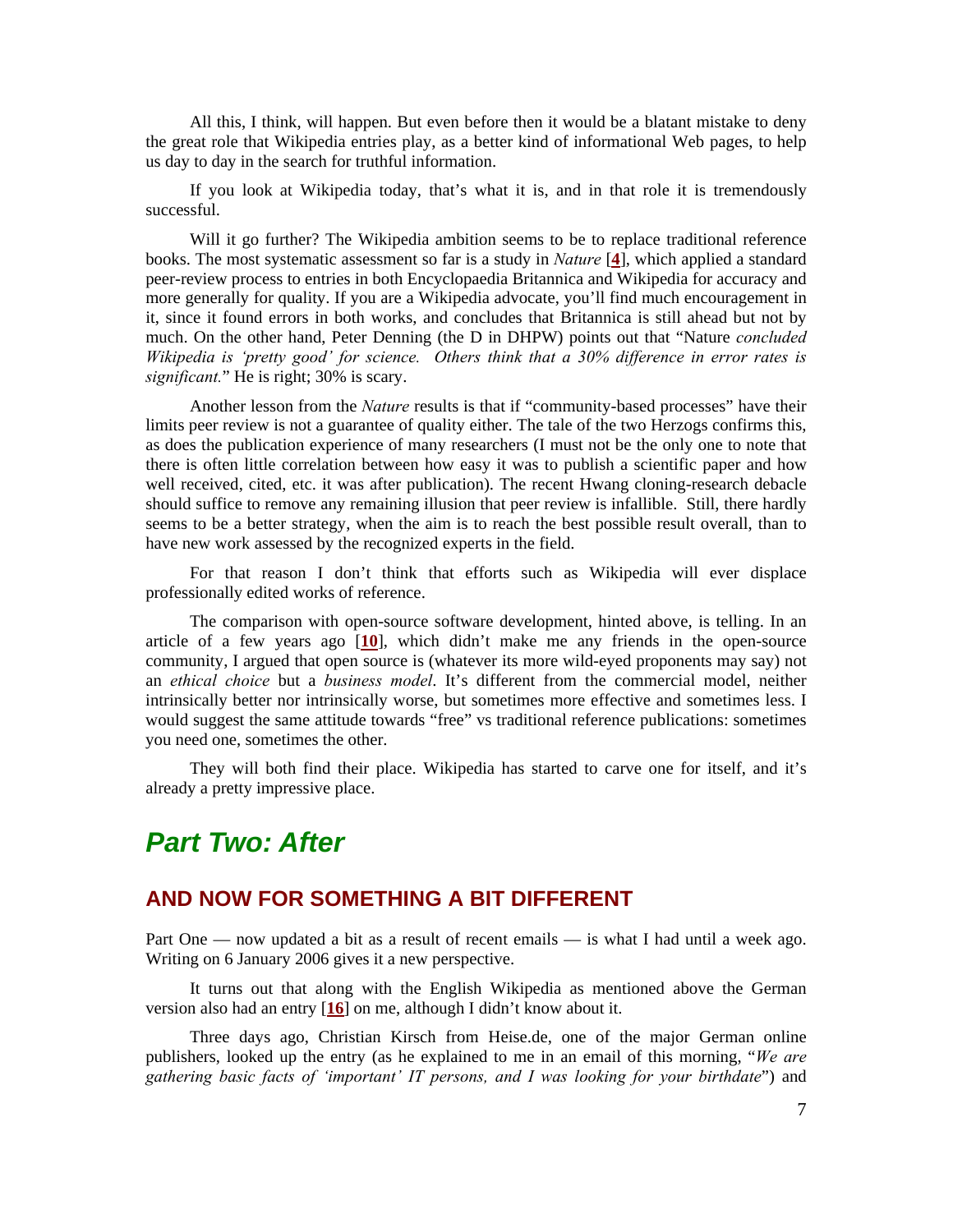discovered that the entry had been edited to report that I died on the preceding  $24<sup>th</sup>$  of December.

The edit had been there for four days until he noticed it. (Four days! That's the really humiliating part. You'd think people would look me up on Wikipedia, even just German Wikipedia, far more often than that. Especially during the holidays! Or maybe they did, but didn't blink as they thought I'd long been dead already?)

After calling me and reaching my secretary Claudia Günthart who confirmed that although away in California I had given recent signs of apparent life, technically known as "emails", he immediately wrote a story about the affair [**[7](#page-9-8)**]. He contacted the "Wikipedia press people" who promptly corrected the entry — but not before he had taken a snapshot of the page, a wise step since in the following days a Wikipede removed the spurious version from the version history, so that there is no trace of it on the site. (The discussion section contains an extensive discussion of the matter, and some criticism of that decision by other Wikipedes who argue that the appropriate action was just to cancel the edit on the page, leaving it in the history.) Mr. Kirsch was later kind enough to send me a copy of the snapshot (see [**[1](#page-9-1)**]).

The Heise story was quickly picked up by the online site of the *Spiegel*, the best known German news magazine [**[3](#page-9-9)**], from there by one of the main Zurich dailies (*Tages Anzeiger*) and by a Swiss news agency, out of which it spread throughout the German-speaking world. In particular all the Zurich dailies had it. Yesterday, I was told, it was on the morning news on the radio. As of this morning the Google search *″Bertrand Meyer″ Wikipedia tot* [**[6](#page-9-10)**] (*tot* is German for dead) yields 170 hits, and growing. The main French-language Swiss papers have reported it too, although I haven't seen any mention beyond Germany, Austria and Switzerland. (As an aside it's fascinating to follow the spread of such a quickly exploding story, with only a handful of original sources, chief among them here Kirsch's story, and the others parroting previous ones, sometimes adding details out of nowhere — for example that I was hit in a car accident, whereas the faked entry didn't give a cause for my regrettable passing from this world to the next — then faithfully taken up by later clones. I think I learned something about the lesser brands of online journalism, which makes Wikipedia, even as described by its critics, look pretty tame in comparison.)

Some press comments are interesting. Many journalists went into speeches about the fundamental unreliability of Wikipedia and — again following Kirsch's lead — related the incident to the recent story of John Seigenthaler, whose English Wikipedia entry was edited to relate him to the assassination of John Kennedy, an edit that its author, when caught, described as a prank, but which Mr. Seigenthaler apparently didn't find funny. In reading the German articles I have the impression — I can't point to more than an impression — of an almost proud "me too" attitude: it's not just the Americans! We're hip and networked too! We have our own Wikipedia scandal! Journalists called up my office a lot; they called the ETH head of public relations, Rolf Probala, who told them (correctly) that I was in the US, and (correctly too, but I think it was a wild guess on his part, because with the time difference this must have been before he contacted me) that I was taking the matter with "sarcastic humor" and that I wasn't going to sue. (Sue whom? The IP address of the edit's author is a dialup connection in Austria.) *20 Minuten*, who couldn't reach me in time, duly reported on the Professor's sarcastic humor.

The whole thing, as the press reported, looks rather obviously like a student's joke. The edit, using European-style dates, stated the details of my death as "*According to the latest reports, Bertrand Meyer died on 24.12.2005 in Zurich. On 23.12.2005, exam results were published; links between that publication and his death couldn't be confirmed*". OK, it's not too tasteful; I have seen funnier student jokes. But I have seen less funny ones too.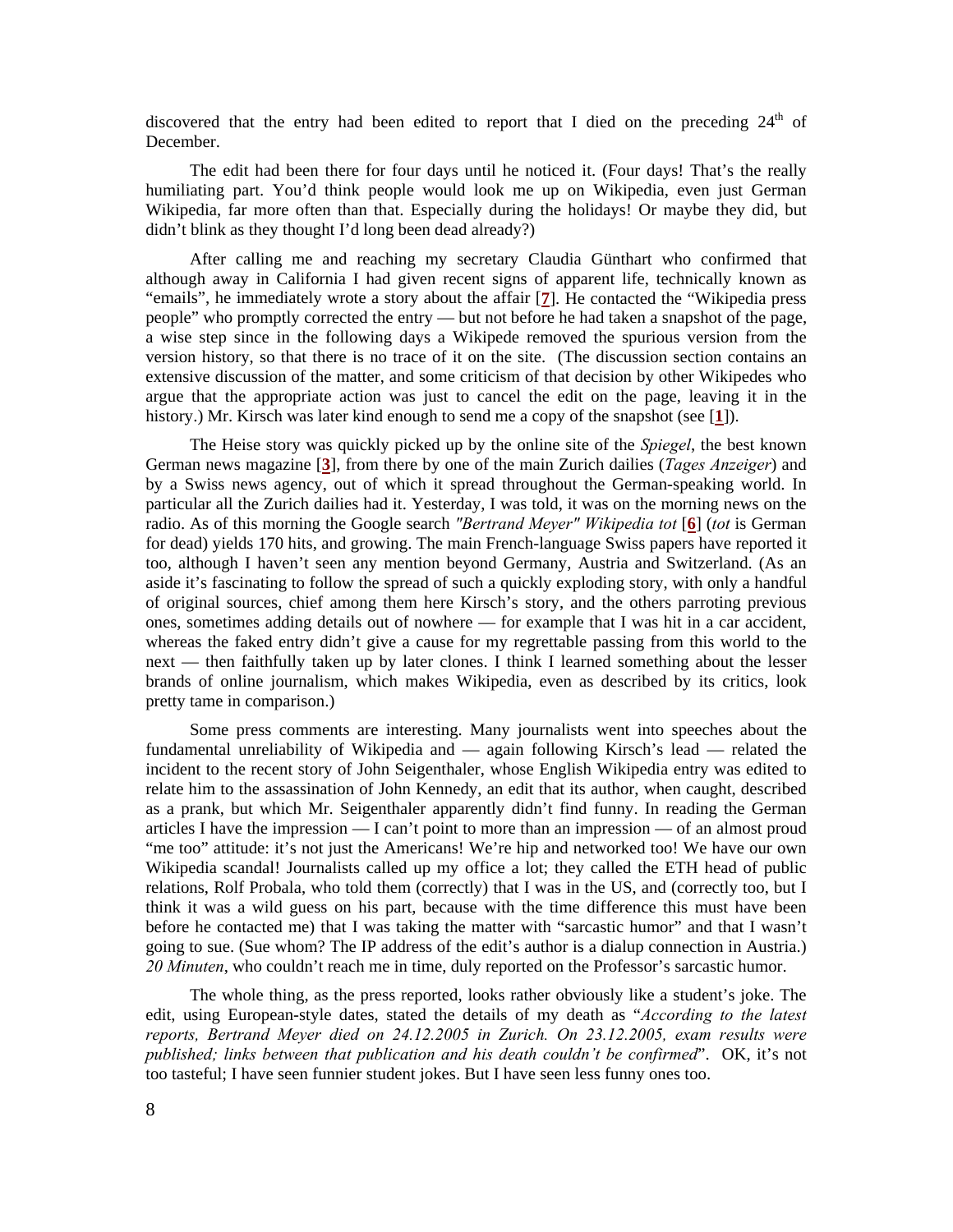I've also on the Internet seen stuff that is not funny at all. A few years ago a number of well-known people in the object-oriented community were the target of vicious and gratuitous slander, on newsgroups and Web pages, by a well-known crank (he was posting anonymously but everyone knew who was behind the messages), accusing us of various vices and misdeeds; some of them, for example, were faked confessions of alcoholism, purportedly signed by one of his targets; they initially seemed so obviously ludicrous as to cause little more than a shrug, but in fact were crafted well enough to appear genuine to some naïve readers.

Those were not jokes. And there was *no way* to edit them! They have stayed on, faithfully preserved in newsgroup archives, with no possibility of correction. Asserting that their sole role is to preserve snapshots of what once was, archive maintainers flatly refuse to remove even the most absurd libel.

 Wikipedia looks much more civilized: mistakes, mischief and misdeeds will occur what else can we expect? — but correction mechanisms are available. In the case of the student joke, good or not so good, it took a few minutes from detection to correction. Even if you consider the full period the page was up, four days isn't that much.

So to Lauren Weinstein (the W in DHPW) who asked me, after seeing a first draft of this, "*Would you feel less charitable about the editing of your biography if, for example, it had reported that you had previously been arrested for some truly reprehensible offense, and this false fact started circulating around?*" the answer is obvious. Yes. Fiction for fiction, I'd rather be dead. But if someone is going to slander me horribly on the Web, I prefer that he choose an editable medium.

On a less ominous note it may be interesting to speculate what would have happened if, as planned, I had sent a condensed version of Part One of this note to the Risks Forum [**[12](#page-9-11)**], where I first read about the DHPW paper; it would have been natural, then, to interpret the entry edit as a consequence. The sequence, it turned out, happened in the reverse order.

In the end does this little episode change my view of Wikipedia as expressed above? No. I can't see a reason for any modification of substance. The system succumbed to one of its potential flaws, and quickly healed itself. This doesn't affect the big picture. Just like those about me, rumors about Wikipedia's downfall have been grossly exaggerated.

### **ACKNOWLEDGMENTS**

I thank Lauren Weinstein, Peter Denning, David Parnas and Jim Horning for perceptive comments on the first draft of this article, which I have tried to incorporate in this revision (without of course implying agreement on their part). The observation about half-empty vs halffull views is Parnas's. Christian Kirsch from Heise was not only the one who first detected the macabre prank; he had the good sense to preserve the record, told the world, and later helped me reconstruct the sequence of events. Andreas Leitner from ETH contributed useful comments and alerted me to the *Nature* study. I am grateful to Claudia Günthart and Luc de Louw for first alerting me to the incident, and (along with Ralf Probala) for keeping their cool when the press started to call, and guessing how I would react. Several other people also sent me useful notices. The German Wikipedia community was fast, effective and considerate in dealing with the issue. And I was particularly touched by kind words from a number of ETH students.